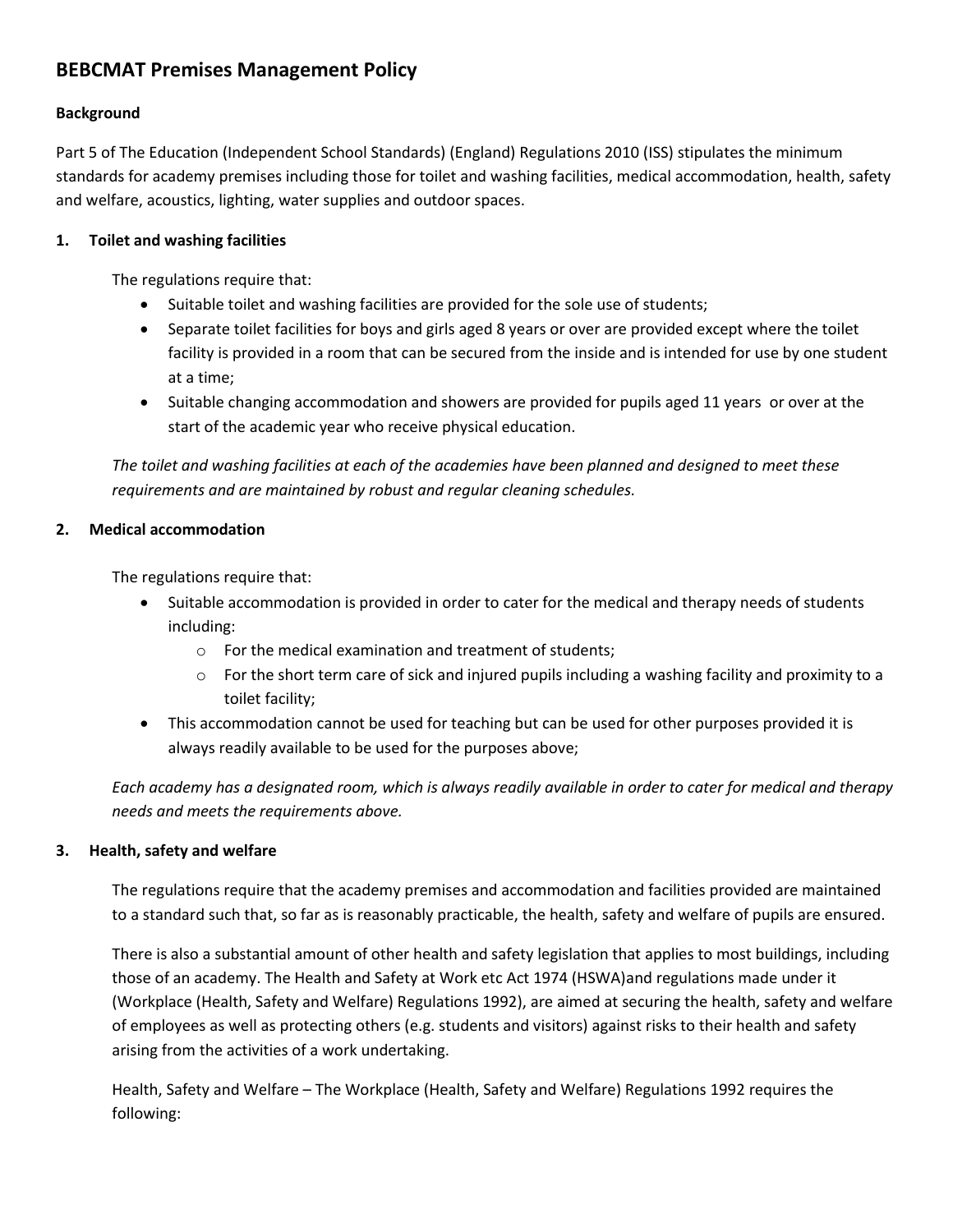- The workplace and the equipment, devices and systems shall be maintained (including cleaning) in an efficient state, working order and good repair;
- Effective and suitable provision shall be made to ensure that every enclosed workplace is ventilated by a sufficient quantity of fresh or purified air;
- During working hours, the temperature in all workplaces inside buildings shall be reasonable;
- Every workplace shall have suitable and sufficient lighting;
- Every workplace and the furniture, furnishings and fittings within shall be kept sufficiently clean;
- Every room where persons work shall have sufficient floor area, height and unoccupied for purposes of health, safety and welfare;
- Every workstation shall be so arranged that it is suitable both for any person at work and for the work likely to be done there;
- Every floor in a workplace and the surface of every traffic route in a workplace shall be suitable for the purpose for which it is used;
- So far as is practicable, every tank, pit or structure where there is a risk of a person in the workplace falling into it shall be securely fenced;
- Every window or other transparent surface in a wall, partition, door or gate shall, where necessary for reasons of health and safety, be of safety material or otherwise protected against breakage and be appropriately marked or incorporate features so as to make it apparent;
- No window, skylight or ventilator shall be in a position when open which is likely to expose any person in the workplace to a risk to health and safety;
- All windows and skylights in a workplace shall be of a design or be so constructed that they may be cleaned safely;
- Every workplace shall be organised in such a way that pedestrians and vehicles can circulate in a safe manner;
- Doors and gates shall be suitably constructed including being fitted with any necessary safety devices to prevent it coming off, falling back or causing injury by trapping and to allow it to be operated manually (if powered) and providing a clear view of the space to both sides if capable of being pushed from either side;
- Escalators and moving walkways shall function safely, be equipped with any necessary safety devices and be fitted with one or more emergency stop controls easily identifiable and accessible;
- Suitable and sufficient sanitary conveniences shall be provided at readily accessible places;
- Suitable and sufficient washing facilities, including showers if required, shall be provided at readily access places;
- An adequate supply of wholesome drinking water shall be provided for all persons at work;
- Suitable and sufficient accommodation shall be provided for the clothing of any person at work which is not worn during working hours;
- Suitable and sufficient facilities shall be provided for any person at work in the workplace to change clothing where the person has to wear special clothing for the purpose of work;
- Suitable and sufficient rest facilities shall be provided at readily accessible places including suitable facilities to eat meals and equipped with an adequate number of tables and seating with backs for the number of persons at work likely to use them at any one time.

*Each academy has sufficient facilities to meet the above requirements and a comprehensive schedule of maintenance and cleaning (see Appendix 1) to ensure the facilities are kept in working order and good repair.*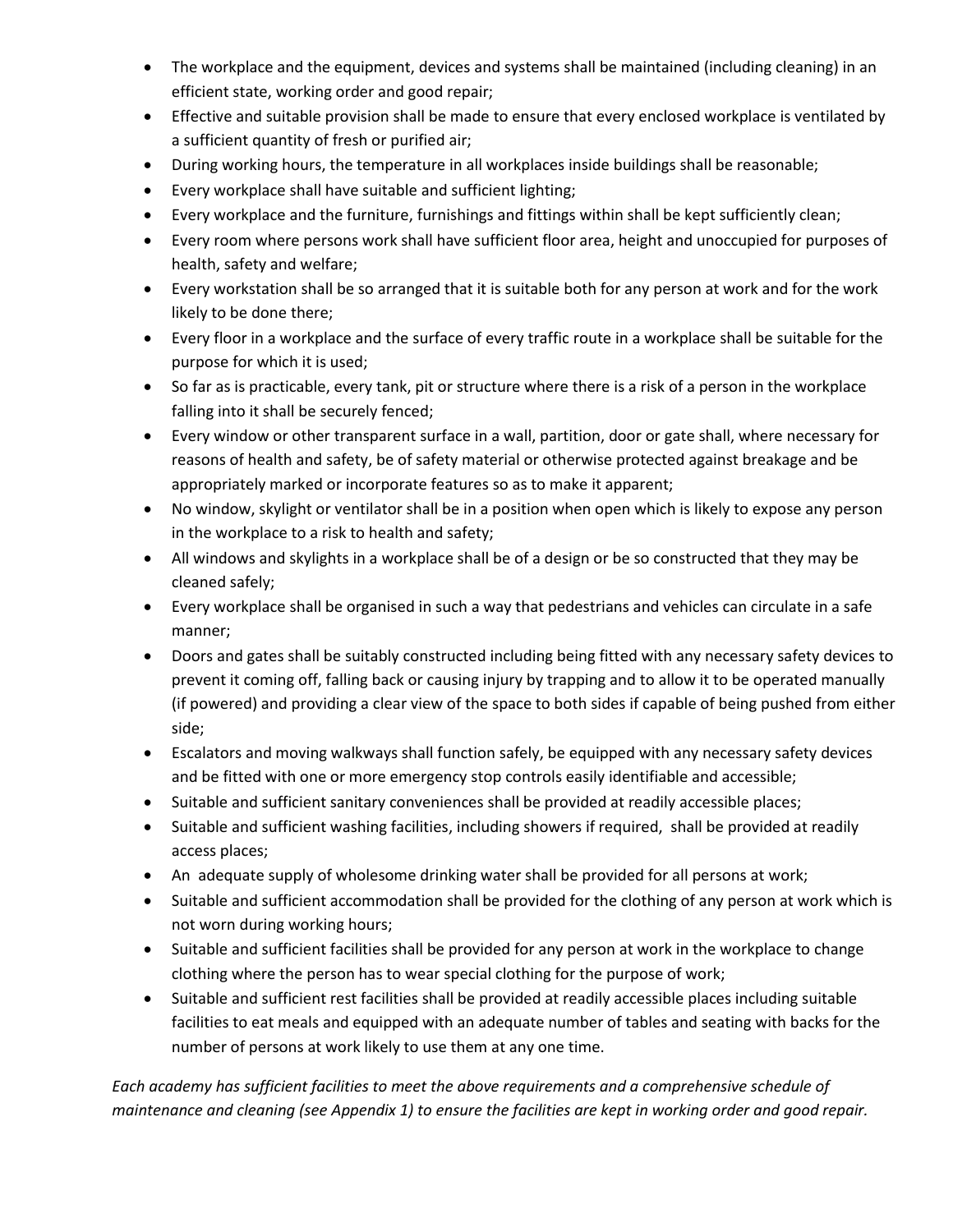Fire safety – The Regulatory Reform (Fire Safety) Order 2005 requires academies to undertake risk assessments to identify the general fire precautions needed to safeguard the safety of occupants to include ensuring procedures are in place to reduce the likelihood of fire, maintaining fire detection and alarm systems, and familiarizing staff and pupils with emergency evacuation procedures.

*Each academy has a Fire Risk Assessment in place reviewed annually.*

Accessibility – The Equalities Act 2010 requires academies to prepare and implement an accessibility strategy to improve the physical environment for students with disabilities and special educational needs (SEN) including consideration of their particular health and safety needs on the academy premises.

*Each academy has an Accessibility Strategy in place reviewed annually.*

# **4. Acoustics**

The regulations require suitable acoustic conditions and sound insulation in each room having regard to the nature of the activities which normally take place there i.e. there will be good sound quality and minimal disturbance from unwanted noise.

*Regular maintenance is performed at each academy to ensure the acoustics remain suitable for its use.*

# **5. Lighting**

The regulations require that:

- The lighting in each room or other internal space is suitable, having regard to the nature of the activities which normally take place there;
- External lighting is provided in order to ensure that people can safely enter and leave the academy premises.

*Each academy achieves adequate light levels, giving priority to daylight, with easy to use controls. External lighting is sufficient to ensure safe pedestrian movement after dark and emergency lighting is installed in appropriate areas.*

### **6. Water supplies**

The regulations require that:

- Suitable drinking water facilities are provided;
- Toilet facilities have an adequate supply of cold and hot water;
- Cold water supplies that are suitable for drinking are clearly makred as such;
- The temperature of hot water at the point of use does not pose a scalding risk to users.

*Each academy has a service level agreement in place, which includes appropriate legionella checks to ensure that water supplies are safe and adequate.*

### **7. Outdoor space**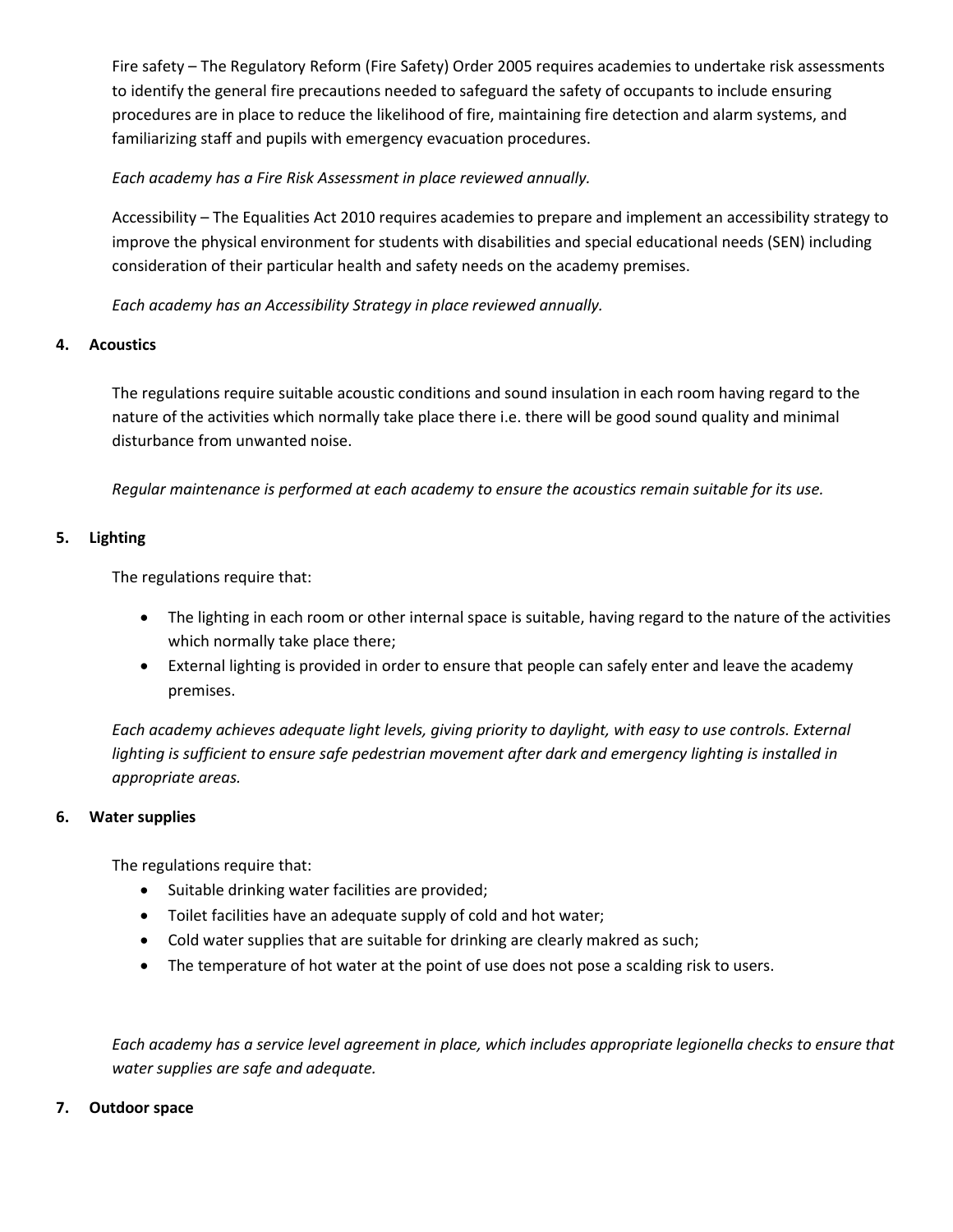The regulations require that suitable outdoor space is provided to enable physical education to be provided to students and students to play outside.

*Each academy has outdoor spaces suitable for outside play and physical education, regularly maintained through a grounds maintenance service level agreement.*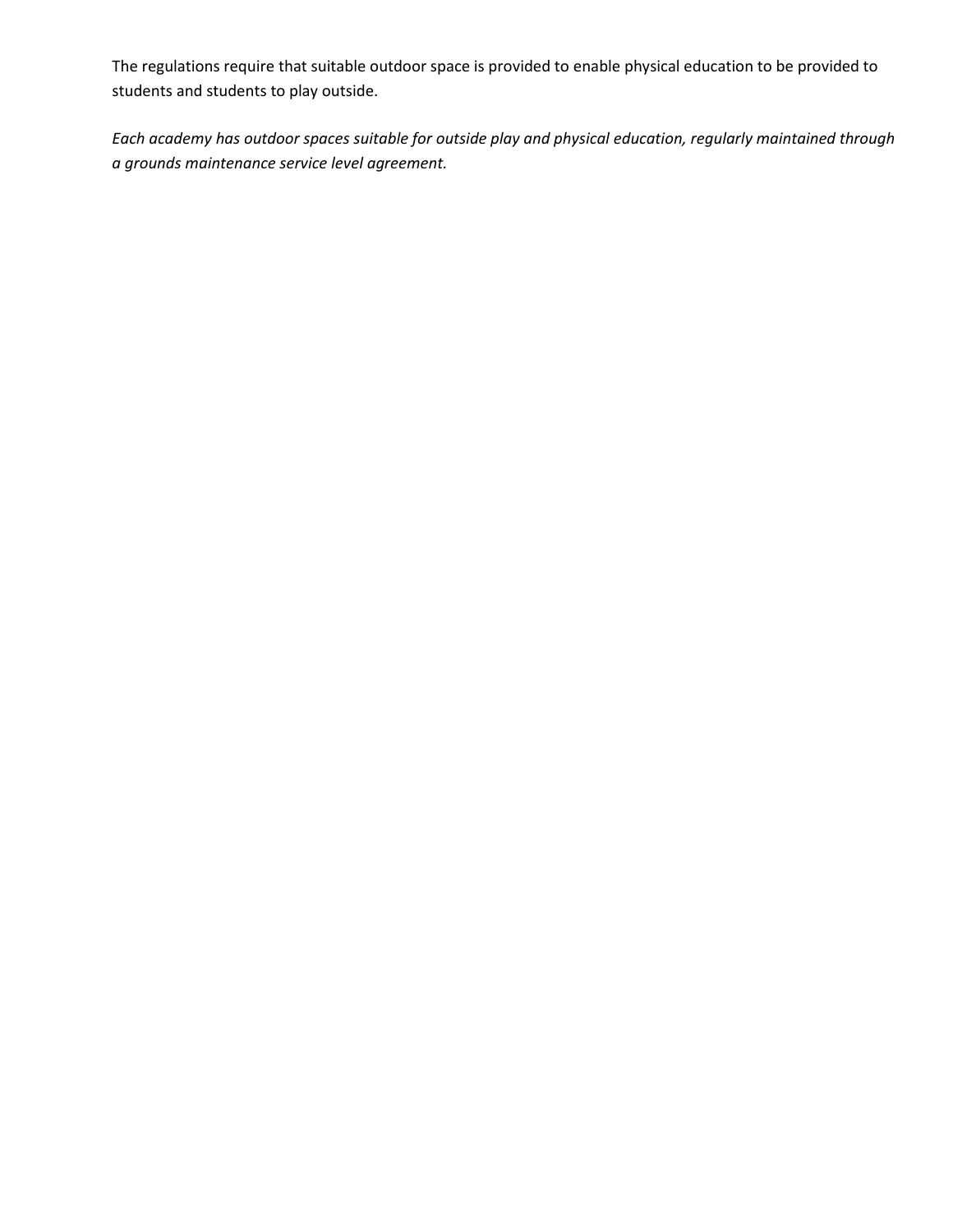# Appendix 1

| SMCA/CTK<br><b>SCCA</b><br>Frequency<br>Frequency<br>System<br>Contractor<br>Contractor<br>Mechanical<br>Boilers/burners - servicing<br>Bi-annual<br>Jollys<br>Bi-annual<br>Ameon<br>Boilers/burners - Statutory<br>Ameon<br>Annual<br>Jollys<br>Bi-annual<br>Calorifier<br>Bi-annual<br>Ameon<br>Cold water installation<br>Bi-annual<br>Ameon<br>Electric water heaters<br><b>EWFM</b><br>Annual<br>Annual<br>Gas soundness<br>Ameon<br>Over door air heaters<br>Annual<br>Ameon<br>Bi-annual<br>Jollys<br>Bi-annual<br>Pipe work<br>Ameon<br>Pressure vessels<br>Ameon<br>Annual<br>Pressurisation units<br>Annual<br>Ameon<br>Bi-annual<br>Pumps<br>Ameon<br><b>EWFM</b><br>As required<br>Thermostatic temp control valves<br>Thermostatic WHB mixer valves<br><b>EWFM</b><br>Annual<br>Annual<br>Under floor heating<br><b>EWFM</b><br>Water Traps (Science Block)<br>As required<br><b>EWFM</b><br>Water storage<br>Hy Drop<br>Every 2 years<br>Water treatment/shower heads<br><b>EWFM</b><br>Quarterly<br>Ventilation and air conditioning<br><b>AC Units</b><br>Bi-annual<br>Ameon<br>Air handling units<br>Bi-annual<br>Ameon<br>Air handling units - filter change<br>Bi-annual<br>Ameon<br><b>External condensers</b><br>Bi-annual<br>Ameon<br><b>Extract fan units</b><br>Jollys<br>Annual<br>Ameon<br>Bi-annual<br>Fans<br>Jollys<br>Annual<br>Ameon<br>Bi-annual<br><b>Grilles and Louvers</b><br><b>EWFM</b><br>As required<br>Natural ventilation<br><b>JBC</b><br>Annual<br>Jollys<br>Annual<br>Supply fan units<br>Ameon<br>Bi-annual<br>CHP system service visits (not yet in service)<br><b>TBC</b><br>Bi-annual<br>Solar power photovoltac's<br>Ameon<br>Bi-annual<br>Wind turbines (2 year warranty - not yet in service)<br>Quite revelution<br><b>TBC</b><br><b>Electrical</b><br><b>JBC</b><br>Annual<br><b>BMS</b> control panel<br>Hard wire testing (5 yearly)<br>Con Tech Solutions Every 5 years<br><b>Quartz Electrical</b><br>Every 5 years<br>Lifts - service<br>Jacksons<br>Quarterly<br>Allianz<br>Bi-annual<br>Lifts - statutory<br>Omega Group Ltd<br>Annual<br>Brooke Edgeley Tech services<br>Annual<br>Lightning protection<br>PAT<br>Abell<br>Annual<br>M(UK) Ltd<br>Annual<br><b>Fire protection</b><br>Bell test<br><b>EWFM</b><br>Weekly<br>Granfen<br>Bi-annual<br><b>Automatic Alarms</b><br>Quarterly<br>Emergency lighting - servicing<br><b>EWFM</b><br>Emergency lighting - monthly check<br>Weekly<br>Fire alarm panel<br>Granfen<br>Bi-annual<br><b>Automatic Alarms</b><br>Quarterly<br>Disabled refuge<br>Granfen<br>Annual<br>Fire dampers<br>Airvent<br>Annual<br>Fire exit doors/routes - weekly check<br>Weekly<br><b>EWFM</b><br><b>Walker Fire</b><br>Walker<br>Annual<br>Fire extinguishers - servicing<br>Annual<br>Fire extinguishers - weekly inspection<br><b>EWFM</b><br>Weekly<br>Smoke detector - servicing<br>Bi-annual<br>Granfen<br><b>Automatic Alarms</b><br>Bi-annual<br>Sprinkler system<br>Compco<br>Quarterly<br>Walker<br>Annual<br>Dry riser<br><b>Walker Fire</b><br>Annual<br><b>Security</b><br>Automatic main entrance doors<br>Dorma<br>Annual<br><b>Horton Automatics</b><br>Bi-annual<br>Access control system - Electronic<br>Blackbox<br>Annual<br>CCTV system<br>Blackbox<br>Bi-annual<br><b>Blackpool Council</b><br>Intruder alarm<br>Blackbox<br>Annual<br>Bi-annual<br>Red wall system<br>Blackbox<br>Bi-annual<br>Other<br>Fume cupboards<br>Clean Air Ltd<br>Annual<br>Legionella<br><b>EWFM</b><br>Weekly<br>Waterman environmental services<br>Weekly<br>Mansafe systems<br>High Wire<br>Annual<br>PA/Music systems<br>Granfen<br>Annual<br>Plant rooms<br><b>EWFM</b><br>Weekly | <b>Maintenance Schedule</b> |            |        |                  |        |
|-------------------------------------------------------------------------------------------------------------------------------------------------------------------------------------------------------------------------------------------------------------------------------------------------------------------------------------------------------------------------------------------------------------------------------------------------------------------------------------------------------------------------------------------------------------------------------------------------------------------------------------------------------------------------------------------------------------------------------------------------------------------------------------------------------------------------------------------------------------------------------------------------------------------------------------------------------------------------------------------------------------------------------------------------------------------------------------------------------------------------------------------------------------------------------------------------------------------------------------------------------------------------------------------------------------------------------------------------------------------------------------------------------------------------------------------------------------------------------------------------------------------------------------------------------------------------------------------------------------------------------------------------------------------------------------------------------------------------------------------------------------------------------------------------------------------------------------------------------------------------------------------------------------------------------------------------------------------------------------------------------------------------------------------------------------------------------------------------------------------------------------------------------------------------------------------------------------------------------------------------------------------------------------------------------------------------------------------------------------------------------------------------------------------------------------------------------------------------------------------------------------------------------------------------------------------------------------------------------------------------------------------------------------------------------------------------------------------------------------------------------------------------------------------------------------------------------------------------------------------------------------------------------------------------------------------------------------------------------------------------------------------------------------------------------------------------------------------------------------------------------------------------------------------------------------------------------------------------------------------------------------------------------------------------------------------------------------------------------------------------------------------------------------------------------------------------------------------------------------------------------------------------------------------------------------------------------------------------------------------------------------------------------------------------------------|-----------------------------|------------|--------|------------------|--------|
|                                                                                                                                                                                                                                                                                                                                                                                                                                                                                                                                                                                                                                                                                                                                                                                                                                                                                                                                                                                                                                                                                                                                                                                                                                                                                                                                                                                                                                                                                                                                                                                                                                                                                                                                                                                                                                                                                                                                                                                                                                                                                                                                                                                                                                                                                                                                                                                                                                                                                                                                                                                                                                                                                                                                                                                                                                                                                                                                                                                                                                                                                                                                                                                                                                                                                                                                                                                                                                                                                                                                                                                                                                                                                     |                             |            |        |                  |        |
|                                                                                                                                                                                                                                                                                                                                                                                                                                                                                                                                                                                                                                                                                                                                                                                                                                                                                                                                                                                                                                                                                                                                                                                                                                                                                                                                                                                                                                                                                                                                                                                                                                                                                                                                                                                                                                                                                                                                                                                                                                                                                                                                                                                                                                                                                                                                                                                                                                                                                                                                                                                                                                                                                                                                                                                                                                                                                                                                                                                                                                                                                                                                                                                                                                                                                                                                                                                                                                                                                                                                                                                                                                                                                     |                             |            |        |                  |        |
|                                                                                                                                                                                                                                                                                                                                                                                                                                                                                                                                                                                                                                                                                                                                                                                                                                                                                                                                                                                                                                                                                                                                                                                                                                                                                                                                                                                                                                                                                                                                                                                                                                                                                                                                                                                                                                                                                                                                                                                                                                                                                                                                                                                                                                                                                                                                                                                                                                                                                                                                                                                                                                                                                                                                                                                                                                                                                                                                                                                                                                                                                                                                                                                                                                                                                                                                                                                                                                                                                                                                                                                                                                                                                     |                             |            |        |                  |        |
|                                                                                                                                                                                                                                                                                                                                                                                                                                                                                                                                                                                                                                                                                                                                                                                                                                                                                                                                                                                                                                                                                                                                                                                                                                                                                                                                                                                                                                                                                                                                                                                                                                                                                                                                                                                                                                                                                                                                                                                                                                                                                                                                                                                                                                                                                                                                                                                                                                                                                                                                                                                                                                                                                                                                                                                                                                                                                                                                                                                                                                                                                                                                                                                                                                                                                                                                                                                                                                                                                                                                                                                                                                                                                     |                             |            |        |                  |        |
|                                                                                                                                                                                                                                                                                                                                                                                                                                                                                                                                                                                                                                                                                                                                                                                                                                                                                                                                                                                                                                                                                                                                                                                                                                                                                                                                                                                                                                                                                                                                                                                                                                                                                                                                                                                                                                                                                                                                                                                                                                                                                                                                                                                                                                                                                                                                                                                                                                                                                                                                                                                                                                                                                                                                                                                                                                                                                                                                                                                                                                                                                                                                                                                                                                                                                                                                                                                                                                                                                                                                                                                                                                                                                     |                             |            |        |                  |        |
|                                                                                                                                                                                                                                                                                                                                                                                                                                                                                                                                                                                                                                                                                                                                                                                                                                                                                                                                                                                                                                                                                                                                                                                                                                                                                                                                                                                                                                                                                                                                                                                                                                                                                                                                                                                                                                                                                                                                                                                                                                                                                                                                                                                                                                                                                                                                                                                                                                                                                                                                                                                                                                                                                                                                                                                                                                                                                                                                                                                                                                                                                                                                                                                                                                                                                                                                                                                                                                                                                                                                                                                                                                                                                     |                             |            |        |                  |        |
|                                                                                                                                                                                                                                                                                                                                                                                                                                                                                                                                                                                                                                                                                                                                                                                                                                                                                                                                                                                                                                                                                                                                                                                                                                                                                                                                                                                                                                                                                                                                                                                                                                                                                                                                                                                                                                                                                                                                                                                                                                                                                                                                                                                                                                                                                                                                                                                                                                                                                                                                                                                                                                                                                                                                                                                                                                                                                                                                                                                                                                                                                                                                                                                                                                                                                                                                                                                                                                                                                                                                                                                                                                                                                     |                             |            |        |                  |        |
|                                                                                                                                                                                                                                                                                                                                                                                                                                                                                                                                                                                                                                                                                                                                                                                                                                                                                                                                                                                                                                                                                                                                                                                                                                                                                                                                                                                                                                                                                                                                                                                                                                                                                                                                                                                                                                                                                                                                                                                                                                                                                                                                                                                                                                                                                                                                                                                                                                                                                                                                                                                                                                                                                                                                                                                                                                                                                                                                                                                                                                                                                                                                                                                                                                                                                                                                                                                                                                                                                                                                                                                                                                                                                     |                             |            |        |                  |        |
|                                                                                                                                                                                                                                                                                                                                                                                                                                                                                                                                                                                                                                                                                                                                                                                                                                                                                                                                                                                                                                                                                                                                                                                                                                                                                                                                                                                                                                                                                                                                                                                                                                                                                                                                                                                                                                                                                                                                                                                                                                                                                                                                                                                                                                                                                                                                                                                                                                                                                                                                                                                                                                                                                                                                                                                                                                                                                                                                                                                                                                                                                                                                                                                                                                                                                                                                                                                                                                                                                                                                                                                                                                                                                     |                             |            |        |                  |        |
|                                                                                                                                                                                                                                                                                                                                                                                                                                                                                                                                                                                                                                                                                                                                                                                                                                                                                                                                                                                                                                                                                                                                                                                                                                                                                                                                                                                                                                                                                                                                                                                                                                                                                                                                                                                                                                                                                                                                                                                                                                                                                                                                                                                                                                                                                                                                                                                                                                                                                                                                                                                                                                                                                                                                                                                                                                                                                                                                                                                                                                                                                                                                                                                                                                                                                                                                                                                                                                                                                                                                                                                                                                                                                     |                             |            |        |                  |        |
|                                                                                                                                                                                                                                                                                                                                                                                                                                                                                                                                                                                                                                                                                                                                                                                                                                                                                                                                                                                                                                                                                                                                                                                                                                                                                                                                                                                                                                                                                                                                                                                                                                                                                                                                                                                                                                                                                                                                                                                                                                                                                                                                                                                                                                                                                                                                                                                                                                                                                                                                                                                                                                                                                                                                                                                                                                                                                                                                                                                                                                                                                                                                                                                                                                                                                                                                                                                                                                                                                                                                                                                                                                                                                     |                             |            |        |                  |        |
|                                                                                                                                                                                                                                                                                                                                                                                                                                                                                                                                                                                                                                                                                                                                                                                                                                                                                                                                                                                                                                                                                                                                                                                                                                                                                                                                                                                                                                                                                                                                                                                                                                                                                                                                                                                                                                                                                                                                                                                                                                                                                                                                                                                                                                                                                                                                                                                                                                                                                                                                                                                                                                                                                                                                                                                                                                                                                                                                                                                                                                                                                                                                                                                                                                                                                                                                                                                                                                                                                                                                                                                                                                                                                     |                             |            |        |                  |        |
|                                                                                                                                                                                                                                                                                                                                                                                                                                                                                                                                                                                                                                                                                                                                                                                                                                                                                                                                                                                                                                                                                                                                                                                                                                                                                                                                                                                                                                                                                                                                                                                                                                                                                                                                                                                                                                                                                                                                                                                                                                                                                                                                                                                                                                                                                                                                                                                                                                                                                                                                                                                                                                                                                                                                                                                                                                                                                                                                                                                                                                                                                                                                                                                                                                                                                                                                                                                                                                                                                                                                                                                                                                                                                     |                             |            |        |                  |        |
|                                                                                                                                                                                                                                                                                                                                                                                                                                                                                                                                                                                                                                                                                                                                                                                                                                                                                                                                                                                                                                                                                                                                                                                                                                                                                                                                                                                                                                                                                                                                                                                                                                                                                                                                                                                                                                                                                                                                                                                                                                                                                                                                                                                                                                                                                                                                                                                                                                                                                                                                                                                                                                                                                                                                                                                                                                                                                                                                                                                                                                                                                                                                                                                                                                                                                                                                                                                                                                                                                                                                                                                                                                                                                     |                             |            |        |                  |        |
|                                                                                                                                                                                                                                                                                                                                                                                                                                                                                                                                                                                                                                                                                                                                                                                                                                                                                                                                                                                                                                                                                                                                                                                                                                                                                                                                                                                                                                                                                                                                                                                                                                                                                                                                                                                                                                                                                                                                                                                                                                                                                                                                                                                                                                                                                                                                                                                                                                                                                                                                                                                                                                                                                                                                                                                                                                                                                                                                                                                                                                                                                                                                                                                                                                                                                                                                                                                                                                                                                                                                                                                                                                                                                     |                             |            |        |                  |        |
|                                                                                                                                                                                                                                                                                                                                                                                                                                                                                                                                                                                                                                                                                                                                                                                                                                                                                                                                                                                                                                                                                                                                                                                                                                                                                                                                                                                                                                                                                                                                                                                                                                                                                                                                                                                                                                                                                                                                                                                                                                                                                                                                                                                                                                                                                                                                                                                                                                                                                                                                                                                                                                                                                                                                                                                                                                                                                                                                                                                                                                                                                                                                                                                                                                                                                                                                                                                                                                                                                                                                                                                                                                                                                     |                             |            |        |                  |        |
|                                                                                                                                                                                                                                                                                                                                                                                                                                                                                                                                                                                                                                                                                                                                                                                                                                                                                                                                                                                                                                                                                                                                                                                                                                                                                                                                                                                                                                                                                                                                                                                                                                                                                                                                                                                                                                                                                                                                                                                                                                                                                                                                                                                                                                                                                                                                                                                                                                                                                                                                                                                                                                                                                                                                                                                                                                                                                                                                                                                                                                                                                                                                                                                                                                                                                                                                                                                                                                                                                                                                                                                                                                                                                     |                             |            |        |                  |        |
|                                                                                                                                                                                                                                                                                                                                                                                                                                                                                                                                                                                                                                                                                                                                                                                                                                                                                                                                                                                                                                                                                                                                                                                                                                                                                                                                                                                                                                                                                                                                                                                                                                                                                                                                                                                                                                                                                                                                                                                                                                                                                                                                                                                                                                                                                                                                                                                                                                                                                                                                                                                                                                                                                                                                                                                                                                                                                                                                                                                                                                                                                                                                                                                                                                                                                                                                                                                                                                                                                                                                                                                                                                                                                     |                             |            |        |                  |        |
|                                                                                                                                                                                                                                                                                                                                                                                                                                                                                                                                                                                                                                                                                                                                                                                                                                                                                                                                                                                                                                                                                                                                                                                                                                                                                                                                                                                                                                                                                                                                                                                                                                                                                                                                                                                                                                                                                                                                                                                                                                                                                                                                                                                                                                                                                                                                                                                                                                                                                                                                                                                                                                                                                                                                                                                                                                                                                                                                                                                                                                                                                                                                                                                                                                                                                                                                                                                                                                                                                                                                                                                                                                                                                     |                             |            |        |                  |        |
|                                                                                                                                                                                                                                                                                                                                                                                                                                                                                                                                                                                                                                                                                                                                                                                                                                                                                                                                                                                                                                                                                                                                                                                                                                                                                                                                                                                                                                                                                                                                                                                                                                                                                                                                                                                                                                                                                                                                                                                                                                                                                                                                                                                                                                                                                                                                                                                                                                                                                                                                                                                                                                                                                                                                                                                                                                                                                                                                                                                                                                                                                                                                                                                                                                                                                                                                                                                                                                                                                                                                                                                                                                                                                     |                             |            |        |                  |        |
|                                                                                                                                                                                                                                                                                                                                                                                                                                                                                                                                                                                                                                                                                                                                                                                                                                                                                                                                                                                                                                                                                                                                                                                                                                                                                                                                                                                                                                                                                                                                                                                                                                                                                                                                                                                                                                                                                                                                                                                                                                                                                                                                                                                                                                                                                                                                                                                                                                                                                                                                                                                                                                                                                                                                                                                                                                                                                                                                                                                                                                                                                                                                                                                                                                                                                                                                                                                                                                                                                                                                                                                                                                                                                     |                             |            |        |                  |        |
|                                                                                                                                                                                                                                                                                                                                                                                                                                                                                                                                                                                                                                                                                                                                                                                                                                                                                                                                                                                                                                                                                                                                                                                                                                                                                                                                                                                                                                                                                                                                                                                                                                                                                                                                                                                                                                                                                                                                                                                                                                                                                                                                                                                                                                                                                                                                                                                                                                                                                                                                                                                                                                                                                                                                                                                                                                                                                                                                                                                                                                                                                                                                                                                                                                                                                                                                                                                                                                                                                                                                                                                                                                                                                     |                             |            |        |                  |        |
|                                                                                                                                                                                                                                                                                                                                                                                                                                                                                                                                                                                                                                                                                                                                                                                                                                                                                                                                                                                                                                                                                                                                                                                                                                                                                                                                                                                                                                                                                                                                                                                                                                                                                                                                                                                                                                                                                                                                                                                                                                                                                                                                                                                                                                                                                                                                                                                                                                                                                                                                                                                                                                                                                                                                                                                                                                                                                                                                                                                                                                                                                                                                                                                                                                                                                                                                                                                                                                                                                                                                                                                                                                                                                     |                             |            |        |                  |        |
|                                                                                                                                                                                                                                                                                                                                                                                                                                                                                                                                                                                                                                                                                                                                                                                                                                                                                                                                                                                                                                                                                                                                                                                                                                                                                                                                                                                                                                                                                                                                                                                                                                                                                                                                                                                                                                                                                                                                                                                                                                                                                                                                                                                                                                                                                                                                                                                                                                                                                                                                                                                                                                                                                                                                                                                                                                                                                                                                                                                                                                                                                                                                                                                                                                                                                                                                                                                                                                                                                                                                                                                                                                                                                     |                             |            |        |                  |        |
|                                                                                                                                                                                                                                                                                                                                                                                                                                                                                                                                                                                                                                                                                                                                                                                                                                                                                                                                                                                                                                                                                                                                                                                                                                                                                                                                                                                                                                                                                                                                                                                                                                                                                                                                                                                                                                                                                                                                                                                                                                                                                                                                                                                                                                                                                                                                                                                                                                                                                                                                                                                                                                                                                                                                                                                                                                                                                                                                                                                                                                                                                                                                                                                                                                                                                                                                                                                                                                                                                                                                                                                                                                                                                     |                             |            |        |                  |        |
|                                                                                                                                                                                                                                                                                                                                                                                                                                                                                                                                                                                                                                                                                                                                                                                                                                                                                                                                                                                                                                                                                                                                                                                                                                                                                                                                                                                                                                                                                                                                                                                                                                                                                                                                                                                                                                                                                                                                                                                                                                                                                                                                                                                                                                                                                                                                                                                                                                                                                                                                                                                                                                                                                                                                                                                                                                                                                                                                                                                                                                                                                                                                                                                                                                                                                                                                                                                                                                                                                                                                                                                                                                                                                     |                             |            |        |                  |        |
|                                                                                                                                                                                                                                                                                                                                                                                                                                                                                                                                                                                                                                                                                                                                                                                                                                                                                                                                                                                                                                                                                                                                                                                                                                                                                                                                                                                                                                                                                                                                                                                                                                                                                                                                                                                                                                                                                                                                                                                                                                                                                                                                                                                                                                                                                                                                                                                                                                                                                                                                                                                                                                                                                                                                                                                                                                                                                                                                                                                                                                                                                                                                                                                                                                                                                                                                                                                                                                                                                                                                                                                                                                                                                     |                             |            |        |                  |        |
|                                                                                                                                                                                                                                                                                                                                                                                                                                                                                                                                                                                                                                                                                                                                                                                                                                                                                                                                                                                                                                                                                                                                                                                                                                                                                                                                                                                                                                                                                                                                                                                                                                                                                                                                                                                                                                                                                                                                                                                                                                                                                                                                                                                                                                                                                                                                                                                                                                                                                                                                                                                                                                                                                                                                                                                                                                                                                                                                                                                                                                                                                                                                                                                                                                                                                                                                                                                                                                                                                                                                                                                                                                                                                     |                             |            |        |                  |        |
|                                                                                                                                                                                                                                                                                                                                                                                                                                                                                                                                                                                                                                                                                                                                                                                                                                                                                                                                                                                                                                                                                                                                                                                                                                                                                                                                                                                                                                                                                                                                                                                                                                                                                                                                                                                                                                                                                                                                                                                                                                                                                                                                                                                                                                                                                                                                                                                                                                                                                                                                                                                                                                                                                                                                                                                                                                                                                                                                                                                                                                                                                                                                                                                                                                                                                                                                                                                                                                                                                                                                                                                                                                                                                     |                             |            |        |                  |        |
|                                                                                                                                                                                                                                                                                                                                                                                                                                                                                                                                                                                                                                                                                                                                                                                                                                                                                                                                                                                                                                                                                                                                                                                                                                                                                                                                                                                                                                                                                                                                                                                                                                                                                                                                                                                                                                                                                                                                                                                                                                                                                                                                                                                                                                                                                                                                                                                                                                                                                                                                                                                                                                                                                                                                                                                                                                                                                                                                                                                                                                                                                                                                                                                                                                                                                                                                                                                                                                                                                                                                                                                                                                                                                     |                             |            |        |                  |        |
|                                                                                                                                                                                                                                                                                                                                                                                                                                                                                                                                                                                                                                                                                                                                                                                                                                                                                                                                                                                                                                                                                                                                                                                                                                                                                                                                                                                                                                                                                                                                                                                                                                                                                                                                                                                                                                                                                                                                                                                                                                                                                                                                                                                                                                                                                                                                                                                                                                                                                                                                                                                                                                                                                                                                                                                                                                                                                                                                                                                                                                                                                                                                                                                                                                                                                                                                                                                                                                                                                                                                                                                                                                                                                     |                             |            |        |                  |        |
|                                                                                                                                                                                                                                                                                                                                                                                                                                                                                                                                                                                                                                                                                                                                                                                                                                                                                                                                                                                                                                                                                                                                                                                                                                                                                                                                                                                                                                                                                                                                                                                                                                                                                                                                                                                                                                                                                                                                                                                                                                                                                                                                                                                                                                                                                                                                                                                                                                                                                                                                                                                                                                                                                                                                                                                                                                                                                                                                                                                                                                                                                                                                                                                                                                                                                                                                                                                                                                                                                                                                                                                                                                                                                     |                             |            |        |                  |        |
|                                                                                                                                                                                                                                                                                                                                                                                                                                                                                                                                                                                                                                                                                                                                                                                                                                                                                                                                                                                                                                                                                                                                                                                                                                                                                                                                                                                                                                                                                                                                                                                                                                                                                                                                                                                                                                                                                                                                                                                                                                                                                                                                                                                                                                                                                                                                                                                                                                                                                                                                                                                                                                                                                                                                                                                                                                                                                                                                                                                                                                                                                                                                                                                                                                                                                                                                                                                                                                                                                                                                                                                                                                                                                     |                             |            |        |                  |        |
|                                                                                                                                                                                                                                                                                                                                                                                                                                                                                                                                                                                                                                                                                                                                                                                                                                                                                                                                                                                                                                                                                                                                                                                                                                                                                                                                                                                                                                                                                                                                                                                                                                                                                                                                                                                                                                                                                                                                                                                                                                                                                                                                                                                                                                                                                                                                                                                                                                                                                                                                                                                                                                                                                                                                                                                                                                                                                                                                                                                                                                                                                                                                                                                                                                                                                                                                                                                                                                                                                                                                                                                                                                                                                     |                             |            |        |                  |        |
|                                                                                                                                                                                                                                                                                                                                                                                                                                                                                                                                                                                                                                                                                                                                                                                                                                                                                                                                                                                                                                                                                                                                                                                                                                                                                                                                                                                                                                                                                                                                                                                                                                                                                                                                                                                                                                                                                                                                                                                                                                                                                                                                                                                                                                                                                                                                                                                                                                                                                                                                                                                                                                                                                                                                                                                                                                                                                                                                                                                                                                                                                                                                                                                                                                                                                                                                                                                                                                                                                                                                                                                                                                                                                     |                             |            |        |                  |        |
|                                                                                                                                                                                                                                                                                                                                                                                                                                                                                                                                                                                                                                                                                                                                                                                                                                                                                                                                                                                                                                                                                                                                                                                                                                                                                                                                                                                                                                                                                                                                                                                                                                                                                                                                                                                                                                                                                                                                                                                                                                                                                                                                                                                                                                                                                                                                                                                                                                                                                                                                                                                                                                                                                                                                                                                                                                                                                                                                                                                                                                                                                                                                                                                                                                                                                                                                                                                                                                                                                                                                                                                                                                                                                     |                             |            |        |                  |        |
|                                                                                                                                                                                                                                                                                                                                                                                                                                                                                                                                                                                                                                                                                                                                                                                                                                                                                                                                                                                                                                                                                                                                                                                                                                                                                                                                                                                                                                                                                                                                                                                                                                                                                                                                                                                                                                                                                                                                                                                                                                                                                                                                                                                                                                                                                                                                                                                                                                                                                                                                                                                                                                                                                                                                                                                                                                                                                                                                                                                                                                                                                                                                                                                                                                                                                                                                                                                                                                                                                                                                                                                                                                                                                     |                             |            |        |                  |        |
|                                                                                                                                                                                                                                                                                                                                                                                                                                                                                                                                                                                                                                                                                                                                                                                                                                                                                                                                                                                                                                                                                                                                                                                                                                                                                                                                                                                                                                                                                                                                                                                                                                                                                                                                                                                                                                                                                                                                                                                                                                                                                                                                                                                                                                                                                                                                                                                                                                                                                                                                                                                                                                                                                                                                                                                                                                                                                                                                                                                                                                                                                                                                                                                                                                                                                                                                                                                                                                                                                                                                                                                                                                                                                     |                             |            |        |                  |        |
|                                                                                                                                                                                                                                                                                                                                                                                                                                                                                                                                                                                                                                                                                                                                                                                                                                                                                                                                                                                                                                                                                                                                                                                                                                                                                                                                                                                                                                                                                                                                                                                                                                                                                                                                                                                                                                                                                                                                                                                                                                                                                                                                                                                                                                                                                                                                                                                                                                                                                                                                                                                                                                                                                                                                                                                                                                                                                                                                                                                                                                                                                                                                                                                                                                                                                                                                                                                                                                                                                                                                                                                                                                                                                     |                             |            |        |                  |        |
|                                                                                                                                                                                                                                                                                                                                                                                                                                                                                                                                                                                                                                                                                                                                                                                                                                                                                                                                                                                                                                                                                                                                                                                                                                                                                                                                                                                                                                                                                                                                                                                                                                                                                                                                                                                                                                                                                                                                                                                                                                                                                                                                                                                                                                                                                                                                                                                                                                                                                                                                                                                                                                                                                                                                                                                                                                                                                                                                                                                                                                                                                                                                                                                                                                                                                                                                                                                                                                                                                                                                                                                                                                                                                     |                             |            |        |                  |        |
|                                                                                                                                                                                                                                                                                                                                                                                                                                                                                                                                                                                                                                                                                                                                                                                                                                                                                                                                                                                                                                                                                                                                                                                                                                                                                                                                                                                                                                                                                                                                                                                                                                                                                                                                                                                                                                                                                                                                                                                                                                                                                                                                                                                                                                                                                                                                                                                                                                                                                                                                                                                                                                                                                                                                                                                                                                                                                                                                                                                                                                                                                                                                                                                                                                                                                                                                                                                                                                                                                                                                                                                                                                                                                     |                             |            |        |                  |        |
|                                                                                                                                                                                                                                                                                                                                                                                                                                                                                                                                                                                                                                                                                                                                                                                                                                                                                                                                                                                                                                                                                                                                                                                                                                                                                                                                                                                                                                                                                                                                                                                                                                                                                                                                                                                                                                                                                                                                                                                                                                                                                                                                                                                                                                                                                                                                                                                                                                                                                                                                                                                                                                                                                                                                                                                                                                                                                                                                                                                                                                                                                                                                                                                                                                                                                                                                                                                                                                                                                                                                                                                                                                                                                     |                             |            |        |                  |        |
|                                                                                                                                                                                                                                                                                                                                                                                                                                                                                                                                                                                                                                                                                                                                                                                                                                                                                                                                                                                                                                                                                                                                                                                                                                                                                                                                                                                                                                                                                                                                                                                                                                                                                                                                                                                                                                                                                                                                                                                                                                                                                                                                                                                                                                                                                                                                                                                                                                                                                                                                                                                                                                                                                                                                                                                                                                                                                                                                                                                                                                                                                                                                                                                                                                                                                                                                                                                                                                                                                                                                                                                                                                                                                     |                             |            |        |                  |        |
|                                                                                                                                                                                                                                                                                                                                                                                                                                                                                                                                                                                                                                                                                                                                                                                                                                                                                                                                                                                                                                                                                                                                                                                                                                                                                                                                                                                                                                                                                                                                                                                                                                                                                                                                                                                                                                                                                                                                                                                                                                                                                                                                                                                                                                                                                                                                                                                                                                                                                                                                                                                                                                                                                                                                                                                                                                                                                                                                                                                                                                                                                                                                                                                                                                                                                                                                                                                                                                                                                                                                                                                                                                                                                     |                             |            |        |                  |        |
|                                                                                                                                                                                                                                                                                                                                                                                                                                                                                                                                                                                                                                                                                                                                                                                                                                                                                                                                                                                                                                                                                                                                                                                                                                                                                                                                                                                                                                                                                                                                                                                                                                                                                                                                                                                                                                                                                                                                                                                                                                                                                                                                                                                                                                                                                                                                                                                                                                                                                                                                                                                                                                                                                                                                                                                                                                                                                                                                                                                                                                                                                                                                                                                                                                                                                                                                                                                                                                                                                                                                                                                                                                                                                     |                             |            |        |                  |        |
|                                                                                                                                                                                                                                                                                                                                                                                                                                                                                                                                                                                                                                                                                                                                                                                                                                                                                                                                                                                                                                                                                                                                                                                                                                                                                                                                                                                                                                                                                                                                                                                                                                                                                                                                                                                                                                                                                                                                                                                                                                                                                                                                                                                                                                                                                                                                                                                                                                                                                                                                                                                                                                                                                                                                                                                                                                                                                                                                                                                                                                                                                                                                                                                                                                                                                                                                                                                                                                                                                                                                                                                                                                                                                     |                             |            |        |                  |        |
|                                                                                                                                                                                                                                                                                                                                                                                                                                                                                                                                                                                                                                                                                                                                                                                                                                                                                                                                                                                                                                                                                                                                                                                                                                                                                                                                                                                                                                                                                                                                                                                                                                                                                                                                                                                                                                                                                                                                                                                                                                                                                                                                                                                                                                                                                                                                                                                                                                                                                                                                                                                                                                                                                                                                                                                                                                                                                                                                                                                                                                                                                                                                                                                                                                                                                                                                                                                                                                                                                                                                                                                                                                                                                     |                             |            |        |                  |        |
|                                                                                                                                                                                                                                                                                                                                                                                                                                                                                                                                                                                                                                                                                                                                                                                                                                                                                                                                                                                                                                                                                                                                                                                                                                                                                                                                                                                                                                                                                                                                                                                                                                                                                                                                                                                                                                                                                                                                                                                                                                                                                                                                                                                                                                                                                                                                                                                                                                                                                                                                                                                                                                                                                                                                                                                                                                                                                                                                                                                                                                                                                                                                                                                                                                                                                                                                                                                                                                                                                                                                                                                                                                                                                     |                             |            |        |                  |        |
|                                                                                                                                                                                                                                                                                                                                                                                                                                                                                                                                                                                                                                                                                                                                                                                                                                                                                                                                                                                                                                                                                                                                                                                                                                                                                                                                                                                                                                                                                                                                                                                                                                                                                                                                                                                                                                                                                                                                                                                                                                                                                                                                                                                                                                                                                                                                                                                                                                                                                                                                                                                                                                                                                                                                                                                                                                                                                                                                                                                                                                                                                                                                                                                                                                                                                                                                                                                                                                                                                                                                                                                                                                                                                     |                             |            |        |                  |        |
|                                                                                                                                                                                                                                                                                                                                                                                                                                                                                                                                                                                                                                                                                                                                                                                                                                                                                                                                                                                                                                                                                                                                                                                                                                                                                                                                                                                                                                                                                                                                                                                                                                                                                                                                                                                                                                                                                                                                                                                                                                                                                                                                                                                                                                                                                                                                                                                                                                                                                                                                                                                                                                                                                                                                                                                                                                                                                                                                                                                                                                                                                                                                                                                                                                                                                                                                                                                                                                                                                                                                                                                                                                                                                     |                             |            |        |                  |        |
|                                                                                                                                                                                                                                                                                                                                                                                                                                                                                                                                                                                                                                                                                                                                                                                                                                                                                                                                                                                                                                                                                                                                                                                                                                                                                                                                                                                                                                                                                                                                                                                                                                                                                                                                                                                                                                                                                                                                                                                                                                                                                                                                                                                                                                                                                                                                                                                                                                                                                                                                                                                                                                                                                                                                                                                                                                                                                                                                                                                                                                                                                                                                                                                                                                                                                                                                                                                                                                                                                                                                                                                                                                                                                     |                             |            |        |                  |        |
|                                                                                                                                                                                                                                                                                                                                                                                                                                                                                                                                                                                                                                                                                                                                                                                                                                                                                                                                                                                                                                                                                                                                                                                                                                                                                                                                                                                                                                                                                                                                                                                                                                                                                                                                                                                                                                                                                                                                                                                                                                                                                                                                                                                                                                                                                                                                                                                                                                                                                                                                                                                                                                                                                                                                                                                                                                                                                                                                                                                                                                                                                                                                                                                                                                                                                                                                                                                                                                                                                                                                                                                                                                                                                     |                             |            |        |                  |        |
|                                                                                                                                                                                                                                                                                                                                                                                                                                                                                                                                                                                                                                                                                                                                                                                                                                                                                                                                                                                                                                                                                                                                                                                                                                                                                                                                                                                                                                                                                                                                                                                                                                                                                                                                                                                                                                                                                                                                                                                                                                                                                                                                                                                                                                                                                                                                                                                                                                                                                                                                                                                                                                                                                                                                                                                                                                                                                                                                                                                                                                                                                                                                                                                                                                                                                                                                                                                                                                                                                                                                                                                                                                                                                     |                             |            |        |                  |        |
|                                                                                                                                                                                                                                                                                                                                                                                                                                                                                                                                                                                                                                                                                                                                                                                                                                                                                                                                                                                                                                                                                                                                                                                                                                                                                                                                                                                                                                                                                                                                                                                                                                                                                                                                                                                                                                                                                                                                                                                                                                                                                                                                                                                                                                                                                                                                                                                                                                                                                                                                                                                                                                                                                                                                                                                                                                                                                                                                                                                                                                                                                                                                                                                                                                                                                                                                                                                                                                                                                                                                                                                                                                                                                     |                             |            |        |                  |        |
|                                                                                                                                                                                                                                                                                                                                                                                                                                                                                                                                                                                                                                                                                                                                                                                                                                                                                                                                                                                                                                                                                                                                                                                                                                                                                                                                                                                                                                                                                                                                                                                                                                                                                                                                                                                                                                                                                                                                                                                                                                                                                                                                                                                                                                                                                                                                                                                                                                                                                                                                                                                                                                                                                                                                                                                                                                                                                                                                                                                                                                                                                                                                                                                                                                                                                                                                                                                                                                                                                                                                                                                                                                                                                     |                             |            |        |                  |        |
|                                                                                                                                                                                                                                                                                                                                                                                                                                                                                                                                                                                                                                                                                                                                                                                                                                                                                                                                                                                                                                                                                                                                                                                                                                                                                                                                                                                                                                                                                                                                                                                                                                                                                                                                                                                                                                                                                                                                                                                                                                                                                                                                                                                                                                                                                                                                                                                                                                                                                                                                                                                                                                                                                                                                                                                                                                                                                                                                                                                                                                                                                                                                                                                                                                                                                                                                                                                                                                                                                                                                                                                                                                                                                     |                             |            |        |                  |        |
|                                                                                                                                                                                                                                                                                                                                                                                                                                                                                                                                                                                                                                                                                                                                                                                                                                                                                                                                                                                                                                                                                                                                                                                                                                                                                                                                                                                                                                                                                                                                                                                                                                                                                                                                                                                                                                                                                                                                                                                                                                                                                                                                                                                                                                                                                                                                                                                                                                                                                                                                                                                                                                                                                                                                                                                                                                                                                                                                                                                                                                                                                                                                                                                                                                                                                                                                                                                                                                                                                                                                                                                                                                                                                     |                             |            |        |                  |        |
|                                                                                                                                                                                                                                                                                                                                                                                                                                                                                                                                                                                                                                                                                                                                                                                                                                                                                                                                                                                                                                                                                                                                                                                                                                                                                                                                                                                                                                                                                                                                                                                                                                                                                                                                                                                                                                                                                                                                                                                                                                                                                                                                                                                                                                                                                                                                                                                                                                                                                                                                                                                                                                                                                                                                                                                                                                                                                                                                                                                                                                                                                                                                                                                                                                                                                                                                                                                                                                                                                                                                                                                                                                                                                     |                             |            |        |                  |        |
|                                                                                                                                                                                                                                                                                                                                                                                                                                                                                                                                                                                                                                                                                                                                                                                                                                                                                                                                                                                                                                                                                                                                                                                                                                                                                                                                                                                                                                                                                                                                                                                                                                                                                                                                                                                                                                                                                                                                                                                                                                                                                                                                                                                                                                                                                                                                                                                                                                                                                                                                                                                                                                                                                                                                                                                                                                                                                                                                                                                                                                                                                                                                                                                                                                                                                                                                                                                                                                                                                                                                                                                                                                                                                     |                             |            |        |                  |        |
|                                                                                                                                                                                                                                                                                                                                                                                                                                                                                                                                                                                                                                                                                                                                                                                                                                                                                                                                                                                                                                                                                                                                                                                                                                                                                                                                                                                                                                                                                                                                                                                                                                                                                                                                                                                                                                                                                                                                                                                                                                                                                                                                                                                                                                                                                                                                                                                                                                                                                                                                                                                                                                                                                                                                                                                                                                                                                                                                                                                                                                                                                                                                                                                                                                                                                                                                                                                                                                                                                                                                                                                                                                                                                     |                             |            |        |                  |        |
|                                                                                                                                                                                                                                                                                                                                                                                                                                                                                                                                                                                                                                                                                                                                                                                                                                                                                                                                                                                                                                                                                                                                                                                                                                                                                                                                                                                                                                                                                                                                                                                                                                                                                                                                                                                                                                                                                                                                                                                                                                                                                                                                                                                                                                                                                                                                                                                                                                                                                                                                                                                                                                                                                                                                                                                                                                                                                                                                                                                                                                                                                                                                                                                                                                                                                                                                                                                                                                                                                                                                                                                                                                                                                     |                             |            |        |                  |        |
|                                                                                                                                                                                                                                                                                                                                                                                                                                                                                                                                                                                                                                                                                                                                                                                                                                                                                                                                                                                                                                                                                                                                                                                                                                                                                                                                                                                                                                                                                                                                                                                                                                                                                                                                                                                                                                                                                                                                                                                                                                                                                                                                                                                                                                                                                                                                                                                                                                                                                                                                                                                                                                                                                                                                                                                                                                                                                                                                                                                                                                                                                                                                                                                                                                                                                                                                                                                                                                                                                                                                                                                                                                                                                     |                             |            |        |                  |        |
|                                                                                                                                                                                                                                                                                                                                                                                                                                                                                                                                                                                                                                                                                                                                                                                                                                                                                                                                                                                                                                                                                                                                                                                                                                                                                                                                                                                                                                                                                                                                                                                                                                                                                                                                                                                                                                                                                                                                                                                                                                                                                                                                                                                                                                                                                                                                                                                                                                                                                                                                                                                                                                                                                                                                                                                                                                                                                                                                                                                                                                                                                                                                                                                                                                                                                                                                                                                                                                                                                                                                                                                                                                                                                     |                             |            |        |                  |        |
|                                                                                                                                                                                                                                                                                                                                                                                                                                                                                                                                                                                                                                                                                                                                                                                                                                                                                                                                                                                                                                                                                                                                                                                                                                                                                                                                                                                                                                                                                                                                                                                                                                                                                                                                                                                                                                                                                                                                                                                                                                                                                                                                                                                                                                                                                                                                                                                                                                                                                                                                                                                                                                                                                                                                                                                                                                                                                                                                                                                                                                                                                                                                                                                                                                                                                                                                                                                                                                                                                                                                                                                                                                                                                     |                             |            |        |                  |        |
|                                                                                                                                                                                                                                                                                                                                                                                                                                                                                                                                                                                                                                                                                                                                                                                                                                                                                                                                                                                                                                                                                                                                                                                                                                                                                                                                                                                                                                                                                                                                                                                                                                                                                                                                                                                                                                                                                                                                                                                                                                                                                                                                                                                                                                                                                                                                                                                                                                                                                                                                                                                                                                                                                                                                                                                                                                                                                                                                                                                                                                                                                                                                                                                                                                                                                                                                                                                                                                                                                                                                                                                                                                                                                     |                             |            |        |                  |        |
|                                                                                                                                                                                                                                                                                                                                                                                                                                                                                                                                                                                                                                                                                                                                                                                                                                                                                                                                                                                                                                                                                                                                                                                                                                                                                                                                                                                                                                                                                                                                                                                                                                                                                                                                                                                                                                                                                                                                                                                                                                                                                                                                                                                                                                                                                                                                                                                                                                                                                                                                                                                                                                                                                                                                                                                                                                                                                                                                                                                                                                                                                                                                                                                                                                                                                                                                                                                                                                                                                                                                                                                                                                                                                     |                             |            |        |                  |        |
|                                                                                                                                                                                                                                                                                                                                                                                                                                                                                                                                                                                                                                                                                                                                                                                                                                                                                                                                                                                                                                                                                                                                                                                                                                                                                                                                                                                                                                                                                                                                                                                                                                                                                                                                                                                                                                                                                                                                                                                                                                                                                                                                                                                                                                                                                                                                                                                                                                                                                                                                                                                                                                                                                                                                                                                                                                                                                                                                                                                                                                                                                                                                                                                                                                                                                                                                                                                                                                                                                                                                                                                                                                                                                     |                             |            |        |                  |        |
|                                                                                                                                                                                                                                                                                                                                                                                                                                                                                                                                                                                                                                                                                                                                                                                                                                                                                                                                                                                                                                                                                                                                                                                                                                                                                                                                                                                                                                                                                                                                                                                                                                                                                                                                                                                                                                                                                                                                                                                                                                                                                                                                                                                                                                                                                                                                                                                                                                                                                                                                                                                                                                                                                                                                                                                                                                                                                                                                                                                                                                                                                                                                                                                                                                                                                                                                                                                                                                                                                                                                                                                                                                                                                     |                             |            |        |                  |        |
|                                                                                                                                                                                                                                                                                                                                                                                                                                                                                                                                                                                                                                                                                                                                                                                                                                                                                                                                                                                                                                                                                                                                                                                                                                                                                                                                                                                                                                                                                                                                                                                                                                                                                                                                                                                                                                                                                                                                                                                                                                                                                                                                                                                                                                                                                                                                                                                                                                                                                                                                                                                                                                                                                                                                                                                                                                                                                                                                                                                                                                                                                                                                                                                                                                                                                                                                                                                                                                                                                                                                                                                                                                                                                     | Sports equipment            | Sport Safe | Annual | Crown Gymnastics | Annual |